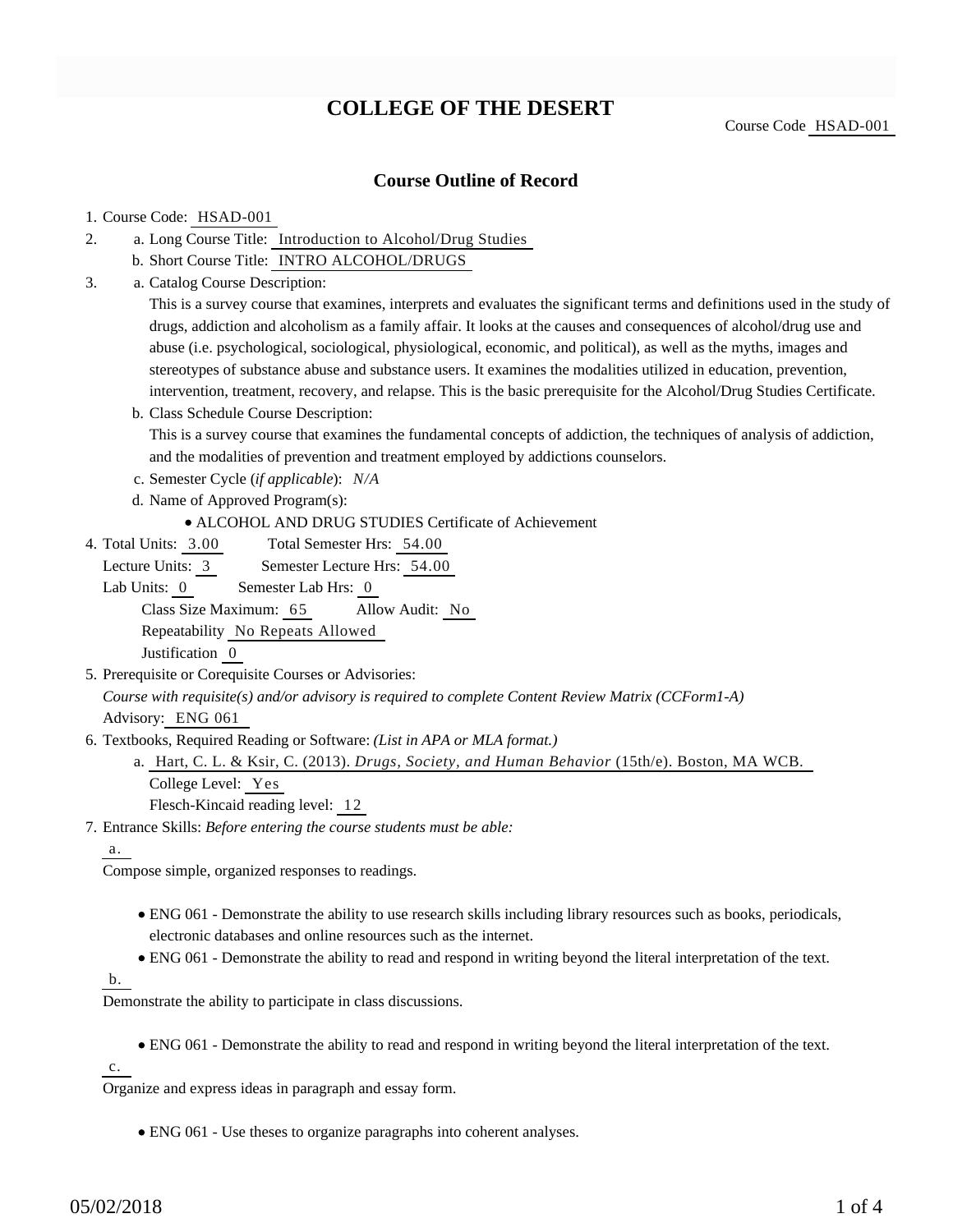# HSAD 001-Introduction to Alcohol/Drug Studies

#### 8. Course Content and Scope:

#### Lecture:

| 1. Drug use in modern society       |  |
|-------------------------------------|--|
| 2. How drugs work                   |  |
| 3. Stimulants and depressants       |  |
| 4. Medications for mental disorders |  |
| 5. Alcohol                          |  |
| 6. Caffeine and Tobacco             |  |
| 7. Opioids                          |  |
| 8. Hallucinogens                    |  |
| 9. Marijuana                        |  |
| 10. Performance enhancing drugs     |  |
| 11. Prevention and treatment        |  |
|                                     |  |

Lab: *(if the "Lab Hours" is greater than zero this is required)*

9. Course Student Learning Outcomes:

1.

Recognize the philosophy, values, terminology, and practice of the field of addiction studies.

### 2.

Describe and interpret theory and research in areas relating to addictive behavior in individuals, families, groups, and communities.

3.

```
Identify knowledge, skill, and attitudes as they apply to the roles and
responsibilities of the helping profession.
```
10. Course Objectives: Upon completion of this course, students will be able to:

a. Recognize the current Diagnostic and Statistical Manual of Mental Disorders for substance use disorders.

b. Recognize major legislation that regulates and controls drug availability.

c. Describe the physical/chemical reactions of the human body to various drugs

d. Describe economic factors, such as, the cost of various legal and illegal drugs, the profit resulting from the sale of drugs, the expense of the law enforcement, education, prevention, treatment programs, set the parameters that impact the formulation of policy and helps to determine the actions, reactions and attitudes to drug abuse.

e. Recognize the facts as they pertain to drug use and abuse

f. Identify the different modalities utilized in education, prevention, treatment, intervention, recovery and relapse.

g. Define the terms associated with drug use and abuse.

h. Identify the dynamics and interaction of family life, work life, social life, and recreational activities resulting in the use of drugs.

i. Express an understanding of the educational requirements and work experience necessary for obtaining an Alcohol/Drug certificate.

j. Give an example of the value and relevance of apersonal/professional "Code of Ethics"

k. Define the different types of tolerance and dependence.

l. Recognize risk and protective factors correlated with drug abuse and dependence.

m. Recognize current drugs of abuse and common administration methods.

11. Methods of Instruction: *(Integration: Elements should validate parallel course outline elements)* 

- a. Demonstration, Repetition/Practice
- b. Discussion
- c. Distance Education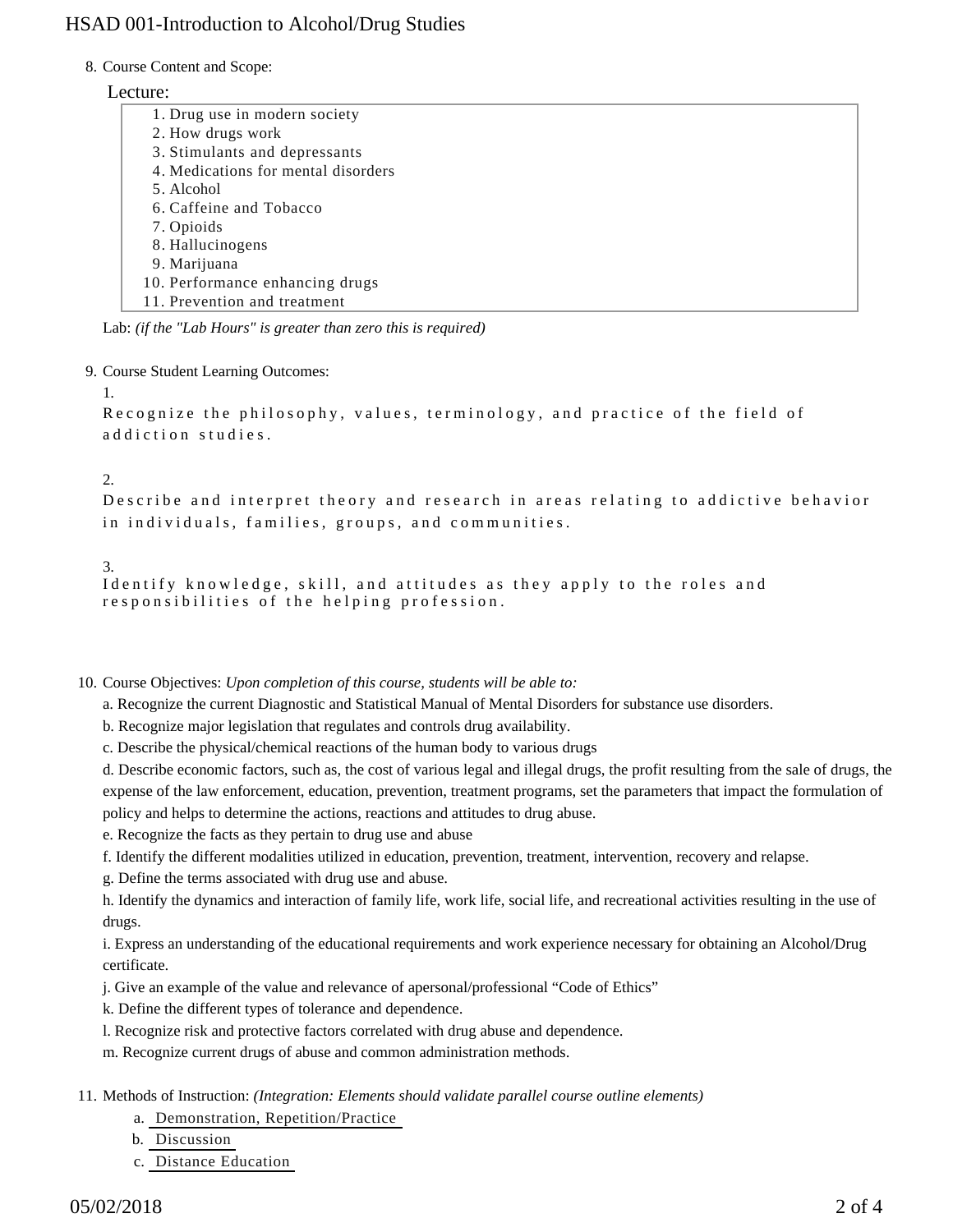# HSAD 001-Introduction to Alcohol/Drug Studies

- d. Lecture
- e. Participation
- f. Self-exploration
- g. Technology-based instruction
- 12. Assignments: (List samples of specific activities/assignments students are expected to complete both in and outside of class.) In Class Hours: 54.00

Outside Class Hours: 108.00

- a. In-class Assignments
	- A. Attend class regularly and take detailed notes.
	- B. Video presentations and take detailed notes.
	- C. Present written and oral reports associated with substance abuse and dependence.
- b. Out-of-class Assignments
	- A. Read critically and analyze the textbook and all handouts.
	- b. Prepare written and oral reports associated with substance abuse and dependence.
	- c. View video presentations and take detailed notes.

13. Methods of Evaluating Student Progress: The student will demonstrate proficiency by:

- College level or pre-collegiate essays
- Term or research papers
- Presentations/student demonstration observations
- Group activity participation/observation
- True/false/multiple choice examinations
- Mid-term and final evaluations
- 14. Methods of Evaluating: Additional Assessment Information:
- 15. Need/Purpose/Rationale -- All courses must meet one or more CCC missions.
	- PO Career and Technical Education

Fulfill the requirements for an entry- level position in their field.

Apply critical thinking skills to execute daily duties in their area of employment.

Apply critical thinking skills to research, evaluate, analyze, and synthesize information.

Display the skills and aptitude necessary to pass certification exams in their field.

Exhibit effective written, oral communication and interpersonal skills.

IO - Personal and Professional Development

Self-evaluate knowledge, skills, and abilities.

Develop realistic goals.

Display habits of intellectual exploration, personal responsibility, and physical well being.

Demonstrate an understanding of ethical issues to make sound judgments and decisions.

Value diverse cultures and populations.

Value the feedback of others.

16. Comparable Transfer Course

| <b>University System</b> | Campus | <b>Course Number</b> | <b>Course Title</b> | <b>Catalog Year</b> |
|--------------------------|--------|----------------------|---------------------|---------------------|
|                          |        |                      |                     |                     |

17. Special Materials and/or Equipment Required of Students:

Required Material? 18. Materials Fees: